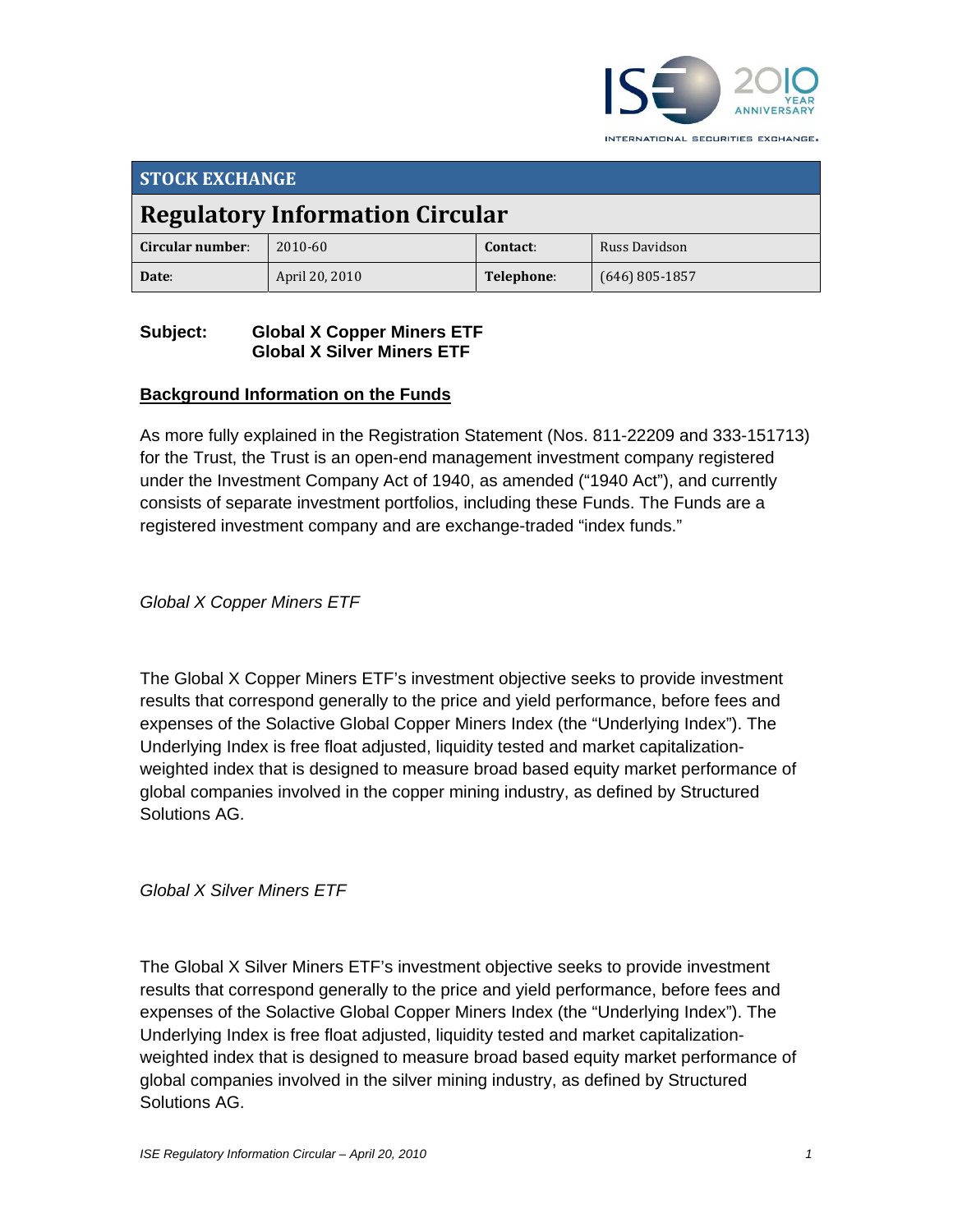

Global X Management Company LLC serves as the investment adviser and the administrator for the Funds. SEI Investments Distribution Co., is the Distributor for the Funds. Brown Brothers Harriman & Co. is the custodian and fund accounting and transfer agent for the Funds.

As described more fully in the Trust's prospectus ("Prospectus") and Statement of Additional Information ("SAI"), the Trust will issue and redeem shares ("Shares") on a continuous basis, at their net asset value ("NAV"), only in large blocks of 50,000 Shares (each, a "Creation Unit"). Creation Units will be issued and redeemed principally in-kind for securities included in each of the Underlying Indexes. Except when aggregated in Creation Units, the Shares are not redeemable securities of the Funds.

Dividends from net investment income, including any net foreign currency gains, generally are declared and paid at least annually and any net realized securities gains are distributed at least annually. In order to improve tracking error or comply with the distribution requirements of the Internal Revenue Code of 1986, dividends may be declared and paid more frequently than annually for each of the Funds.

The Depository Trust Company ("DTC") serves as securities depository for the Shares, which may be held only in book-entry form; stock certificates will not be issued. DTC, or its nominee, is the record or registered owner of all outstanding Shares.

The NAV per Share of the Fund will be determined as of the close of trading (normally, 4:00 p.m. Eastern Time ("ET")) on each day that the Exchange is open for business (a "Business Day"). NAV is calculated by dividing the value of the net assets of each of the Funds (i.e., the total value of each Fund's assets less all liabilities) by the total number of Shares of each Fund's outstanding. NAV will be available from the Distributor and is also available to National Securities Clearing Corporation ("NSCC") participants through data made available from NSCC.

The Trust's registration statement describes the various fees and expenses for the Fund's Shares. For a more complete description of the Funds and the Indexes, visit www.globalxfunds.com.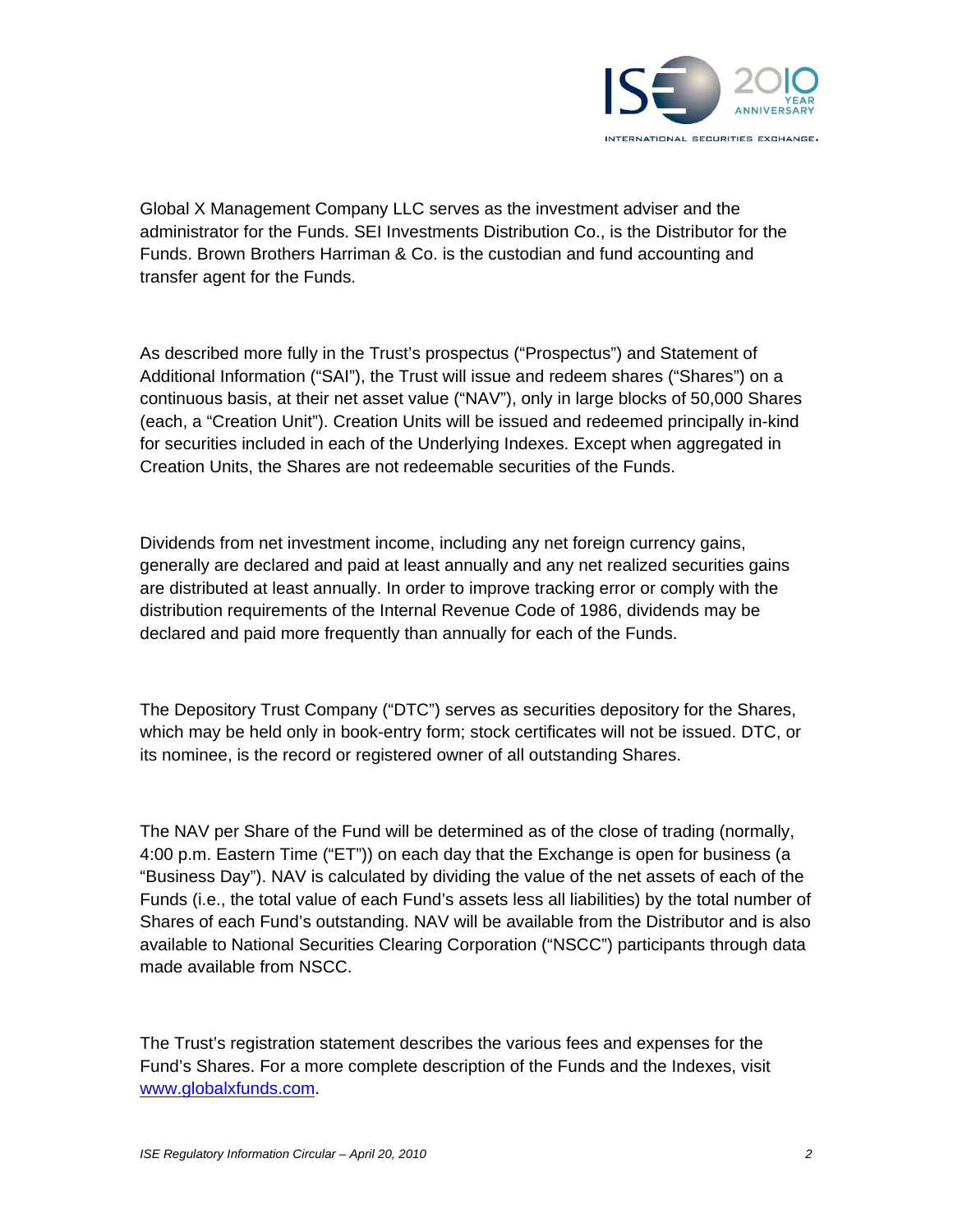

## **Principal Risks**

Interested persons are referred to the Prospectus for a description of risks associated with an investment in the Shares. These risks include foreign market risk and the risk that a Fund's returns may not match the return of its index for a number of reasons including the incursion by the Fund of operating expenses and costs not applicable to its index. In addition, as noted in the Prospectus, the Shares may trade at market prices that may differ from their NAV. The NAV of the Shares will fluctuate with changes in the market value of the Fund's holdings. The market prices of the Shares will fluctuate in accordance with changes in NAV as well as the supply and demand for the Shares on the Exchange.

### **Exchange Rules Applicable to Trading in the Shares**

The Shares are considered equity securities, thus rendering trading in the Shares subject to the Exchange's existing rules governing the trading of equity securities.

#### **Trading Hours**

Trading in the Shares on ISE is on a UTP basis and is subject to ISE equity trading rules. The Shares will trade from 8:00 a.m. until 8:00 p.m. Eastern Time. Equity Electronic Access Members ("Equity EAMs") trading the Shares during the Extended Market Sessions are exposed to the risk of the lack of the calculation or dissemination of underlying index value or intraday indicative value ("IIV"). For certain derivative securities products, an updated underlying index value or IIV may not be calculated or publicly disseminated in the Extended Market hours. Since the underlying index value and IIV are not calculated or widely disseminated during Extended Market hours, an investor who is unable to calculate implied values for certain derivative securities products during Extended Market hours may be at a disadvantage to market professionals.

#### **Trading Halts**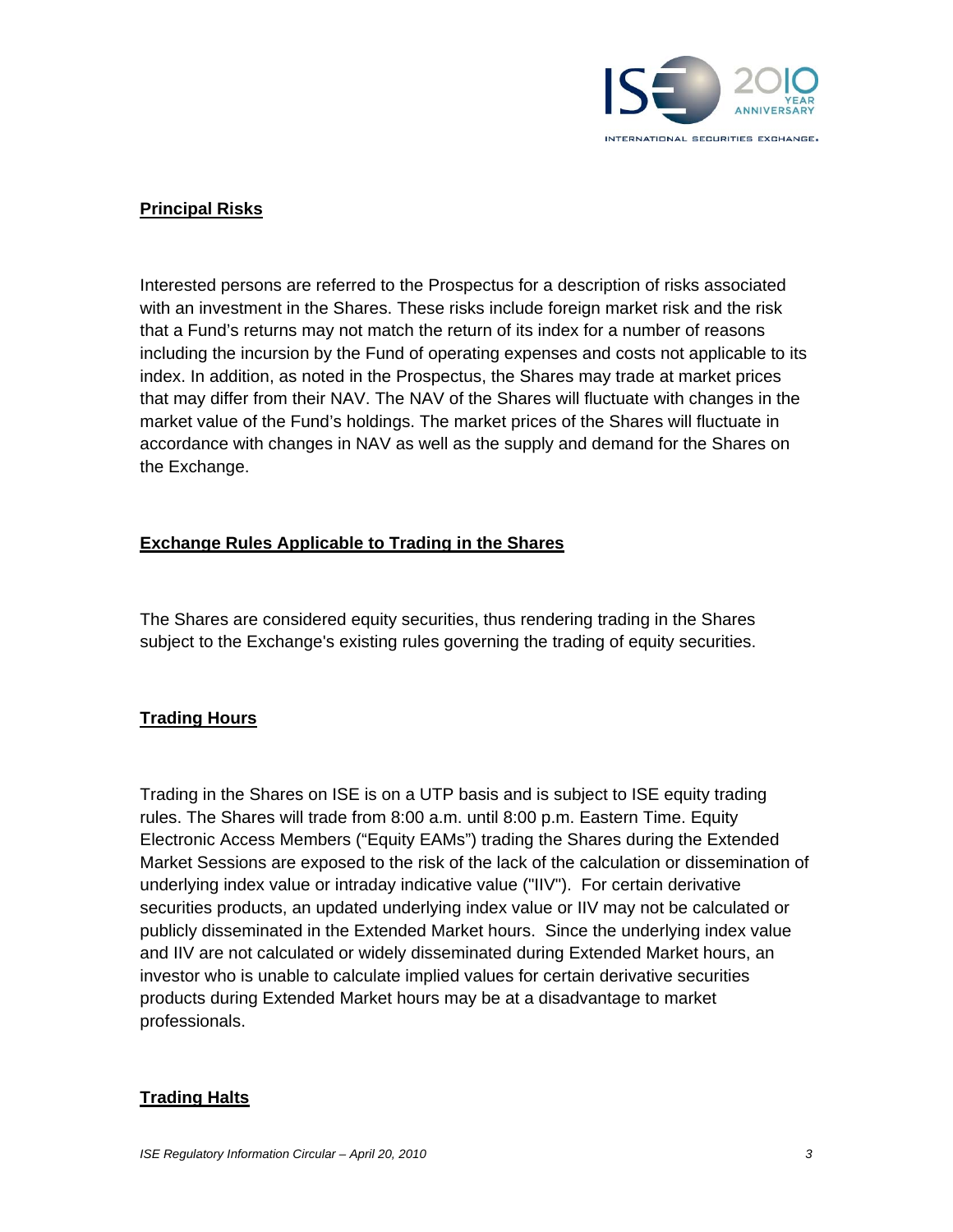

ISE will halt trading in the Shares in accordance with ISE Rule 2101(a)(2)(iii). The grounds for a halt under this Rule include a halt by the primary market because it stops trading the Shares and/or a halt because dissemination of the IIV or applicable currency spot price has ceased, or a halt for other regulatory reasons. In addition, ISE will stop trading the Shares if the primary market de-lists the Shares.

### **Suitability**

Trading in the Shares on ISE will be subject to the provisions of ISE Rule 2123(l). Members recommending transactions in the Shares to customers should make a determination that the recommendation is suitable for the customer. In addition, members must possess sufficient information to satisfy the "know your customer" obligation that is embedded in ISE Rule 2123(l).

Equity EAMs also should review FINRA Notice to Members 03-71 for guidance on trading these products. The Notice reminds members of their obligations to: (1) conduct adequate due diligence to understand the features of the product; (2) perform a reasonable-basis suitability analysis; (3) perform customer-specific suitability analysis in connection with any recommended transactions; (4) provide a balanced disclosure of both the risks and rewards associated with the particular product, especially when selling to retail investors; (5) implement appropriate internal controls; and (6) train registered persons regarding the features, risk and suitability of these products.

#### **Delivery of a Prospectus**

Pursuant to federal securities laws, investors purchasing Shares must receive a prospectus prior to or concurrently with the confirmation of a transaction. Investors purchasing Shares directly from the Fund (by delivery of the Deposit Amount) must also receive a prospectus.

Prospectuses may be obtained through the Distributor or on the Fund's website. The Prospectus does not contain all of the information set forth in the registration statement (including the exhibits to the registration statement), parts of which have been omitted in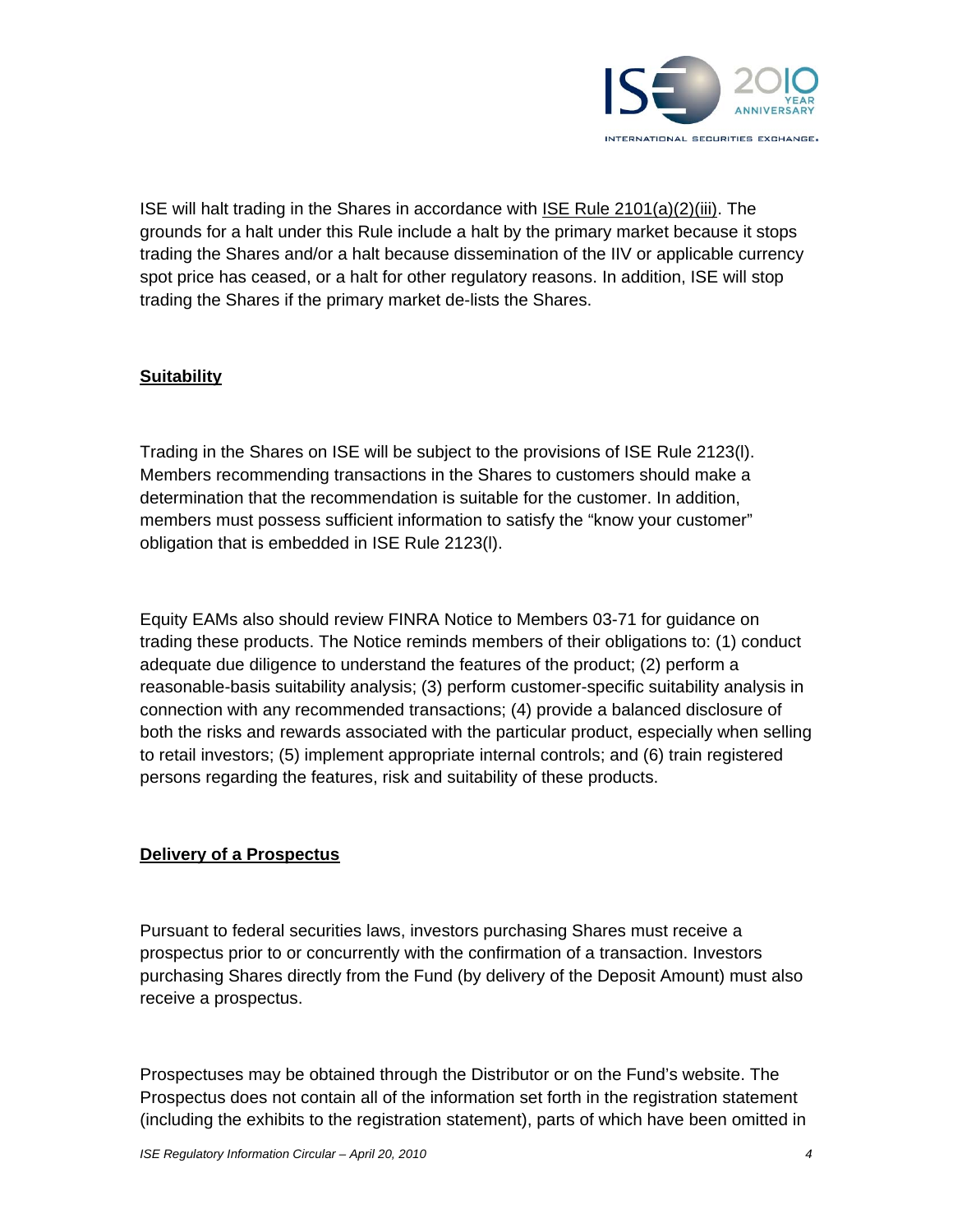

accordance with the rules and regulations of the SEC. For further information about the Fund, please refer to the Trust's registration statement.

#### **Exemptive, Interpretive and No-Action Relief Under Federal Securities Regulations**

The Commission has issued letters (together, the "No- Action Letters") dated October 24, 2006, November 21, 2005 and August 17, 2001 granting exemptive, interpretive and no-action relief from certain provisions of and rules under the Securities Exchange Act of 1934 for exchange traded funds listed and traded on a registered national securities exchange that meet certain criteria.

#### **Regulation M Exemptions**

Generally, Rules 101 and 102 of Regulation M prohibit any "distribution participant" and its "affiliated purchasers" from bidding for, purchasing, or attempting to induce any person to bid for or purchase any security which is the subject of a distribution until after the applicable restricted period, except as specifically permitted in Regulation M. The provisions of the Rules apply to underwriters, prospective underwriters, brokers, dealers, and other persons who have agreed to participate or are participating in a distribution of securities.

The Commission issued a No-Action Letter by which persons participating in a distribution of shares of a fund may engage in secondary market transactions in such shares during their participation in such a distribution, despite the requirements of from Rule 101 under Regulation M. In addition, the SEC has permitted persons who may be deemed to be participating in the distribution of shares of a fund (i) to purchase securities for the purpose of purchasing creation unit aggregations of fund shares and (ii) to tender securities for redemption in Creation Unit Aggregations. Further, the Commission has clarified that the tender of fund shares to the Fund for redemption does not constitute a bid for or purchase of any of the Funds' securities during the restricted period of Rule 101. The Commission has issued a No-Action Letter to paragraph (e) of Rule 102 under Regulation M which allow the redemption of fund shares in creation unit aggregations during the continuous offering of shares.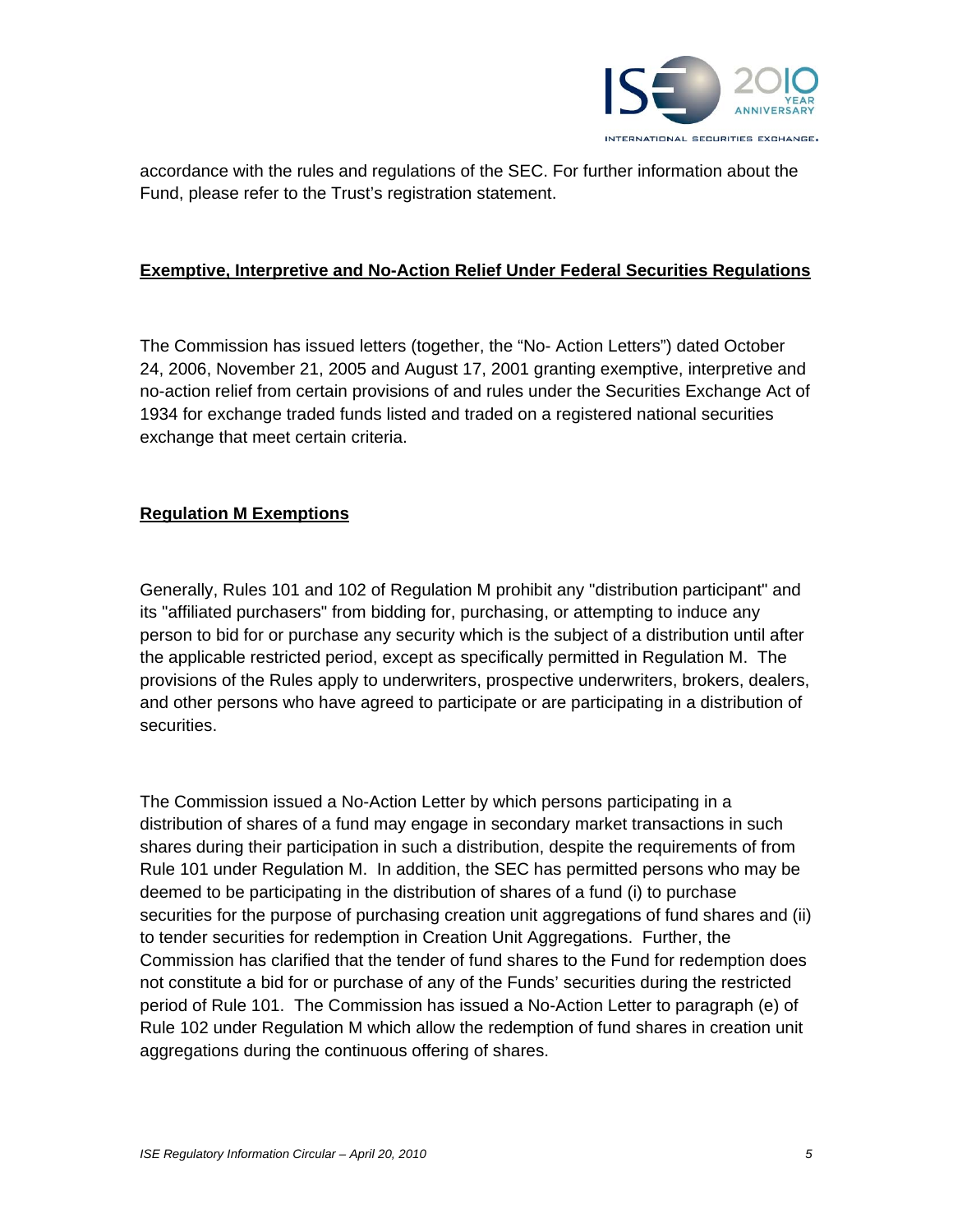

# **Customer Confirmations for Creation or Redemption of Fund Shares (SEC Rule 10b-10)**

Broker–dealers who handle purchases or redemptions of Fund shares in Creation Units for customers will be permitted to provide such customers with a statement of the number of Creation Unit Aggregations created or redeemed without providing a statement of the identity, number and price of shares of the individual securities tendered to the Fund for purposes of purchasing creation unit aggregations ("Deposit Securities") or the identity, number and price of shares to be delivered by the Trust to the redeeming holder ("Redemption Securities"). The composition of the securities required to be tendered to the Fund for creation purposes and of the securities to be delivered on redemption will be disseminated each business day and will be applicable to requests for creations or redemption, as the case may be, on that day. This exemptive relief under Rule 10b-10 with respect to creations and redemptions is subject to the following conditions:

- 1) Confirmations to customers engaging in creations or redemptions must state that all information required by Rule 10b-10 will be provided upon request;
- 2) Any such request by a customer for information required by Rule 10b-10 will be filed in a timely manner, in accordance with Rule 10b-10(c);
- 3) Except for the identity, number and price of shares of the component securities of the Deposit Securities and Redemption Securities, as described above, confirmations to customers must disclose all other information required by Rule 10b-10(a).

#### **SEC Rule 14e-5**

The Commission has permitted any person acting as a dealer-manager of a tender offer for a component security of fund (1) to redeem fund shares in creation unit aggregations from the issuer that may include a security subject to such tender offer and (2) to purchase fund shares during such tender offer. In addition, a No-Action has been issued under Rule 14e-5 states that if a broker-dealer acting as a dealer-manager of a tender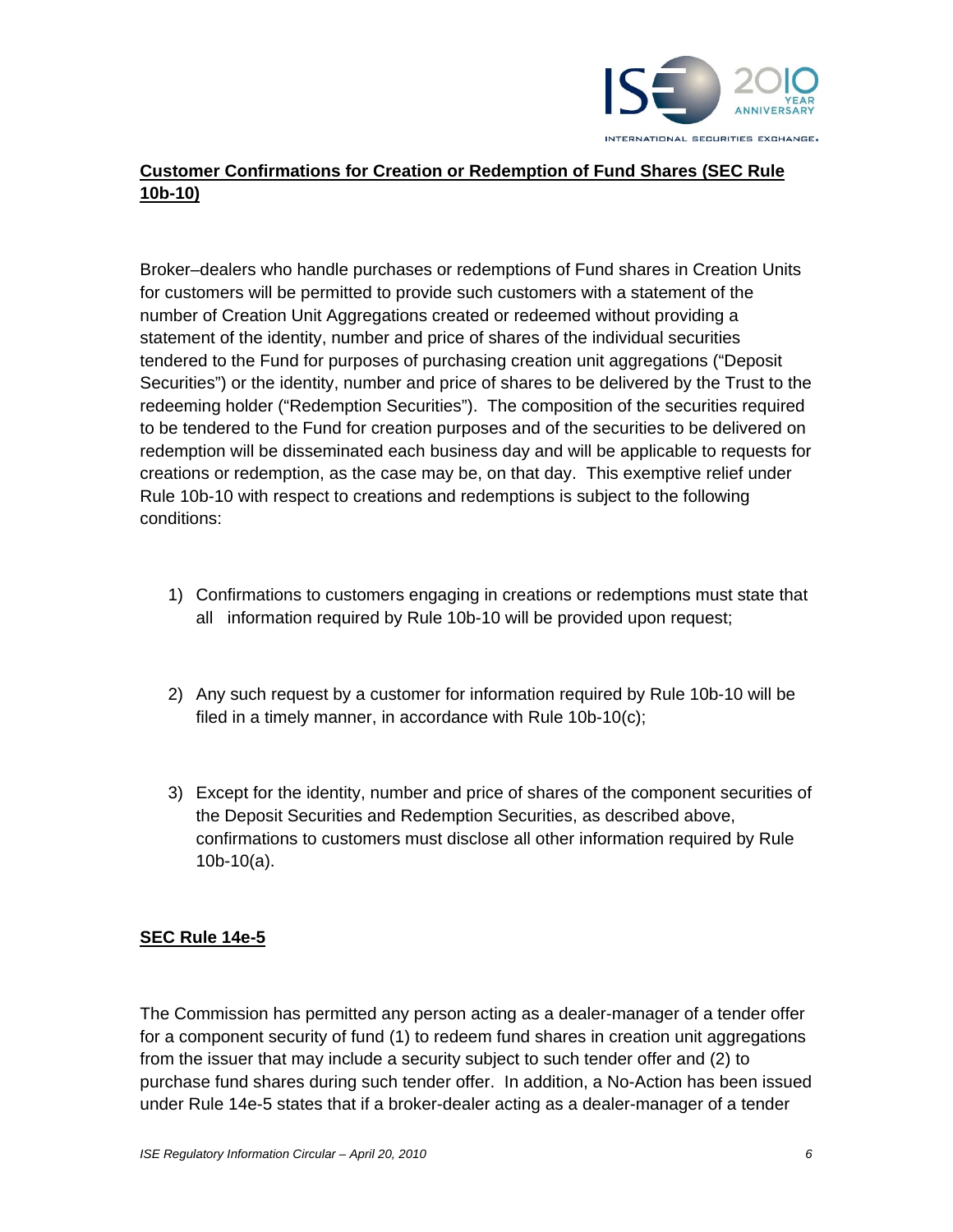

offer for a security of the Fund purchases or arranges to purchase such securities in the secondary market for the purpose of tendering such securities to purchase one or more creation unit aggregations of shares, it must be made in conformance with the following:

- i. such bids or purchases are effected in the ordinary course of business, in connection with a basket of 20 or more securities in which any security that is the subject of a distribution, or any reference security, does not comprise more than 5% of the value of the basket purchased; or
- ii. purchases are effected as adjustments to such basket in the ordinary course of business as a result of a change in the composition of the underlying index; and
- iii. such bids or purchases are not affected for the purpose of facilitating such tender offer.

## **Section 11(d)(1); SEC Rules 11d1-1 and 11d1-2**

Section 11(d)(1) of the Act generally prohibits a person who is both a broker and a dealer from effecting any transaction in which the broker-dealer extends credit to a customer on any security which was part of a new issue in the distribution of which he participated as a member of a selling syndicate or group within thirty days prior to such transaction. The Commission has clarified that Section 11(d)(1) does not apply to broker-dealers that are not authorized participants (and, therefore, do not create creation unit aggregations) that engage in both proprietary and customer transactions in shares of a fund in the secondary market, and for broker-dealer authorized participants that engage in creations of creation unit aggregations. This relief is subject to specific conditions, including the condition that such broker-dealer (whether or not an authorized participant) does not, directly or indirectly, receive from the fund complex any payment, compensation or other economic incentive to promote or sell the shares of a fund to persons outside the fund complex, other than non-cash compensation permitted under NASD Rule 2830 (I)(5)(A), (B) or (C). See letter dated November 22, 2005 from Brian A Bussey, Assistant Chief Counsel, SEC Division of Market Regulation, to Barclays Global Investors, N.A., dated November 22, 2005. The Commission has issued a No-Action Letter under Section 11(d)(1) of the Act states that broker-dealers may treat shares of a fund, for purposes of Rule 11d1-2, as "securities issued by a registered open-end investment company as defined in the Investment Company Act" and thereby extend credit or maintain or arrange for the extension or maintenance of credit on shares that have been owned by the persons to whom credit is provided for more than 30 days, in reliance on the exemption contained in the rule.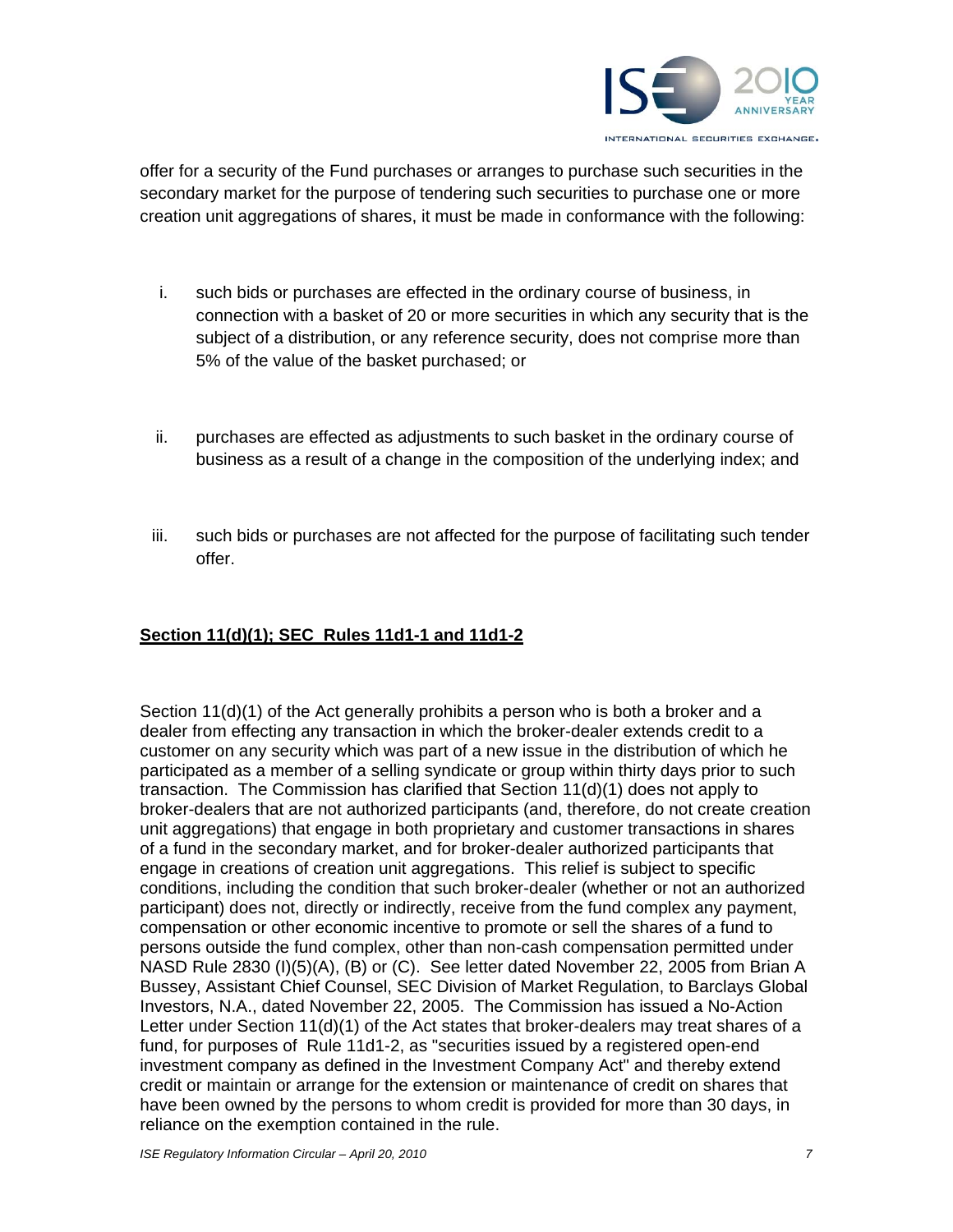

## **SEC Rule 15c1-5 and 15c1-6**

The Commission has issued a No-Action letter with respect to Rule 15c1-5 and Rule 15c1-6 as to the required disclosure of control by a broker or dealer with respect to creations and redemptions of fund shares and secondary market transactions therein.

**This Regulatory Information Circular is not a statutory Prospectus. Equity EAMs should consult the Trust's Registration Statement, SAI, Prospectus and the Fund's website for relevant information.**